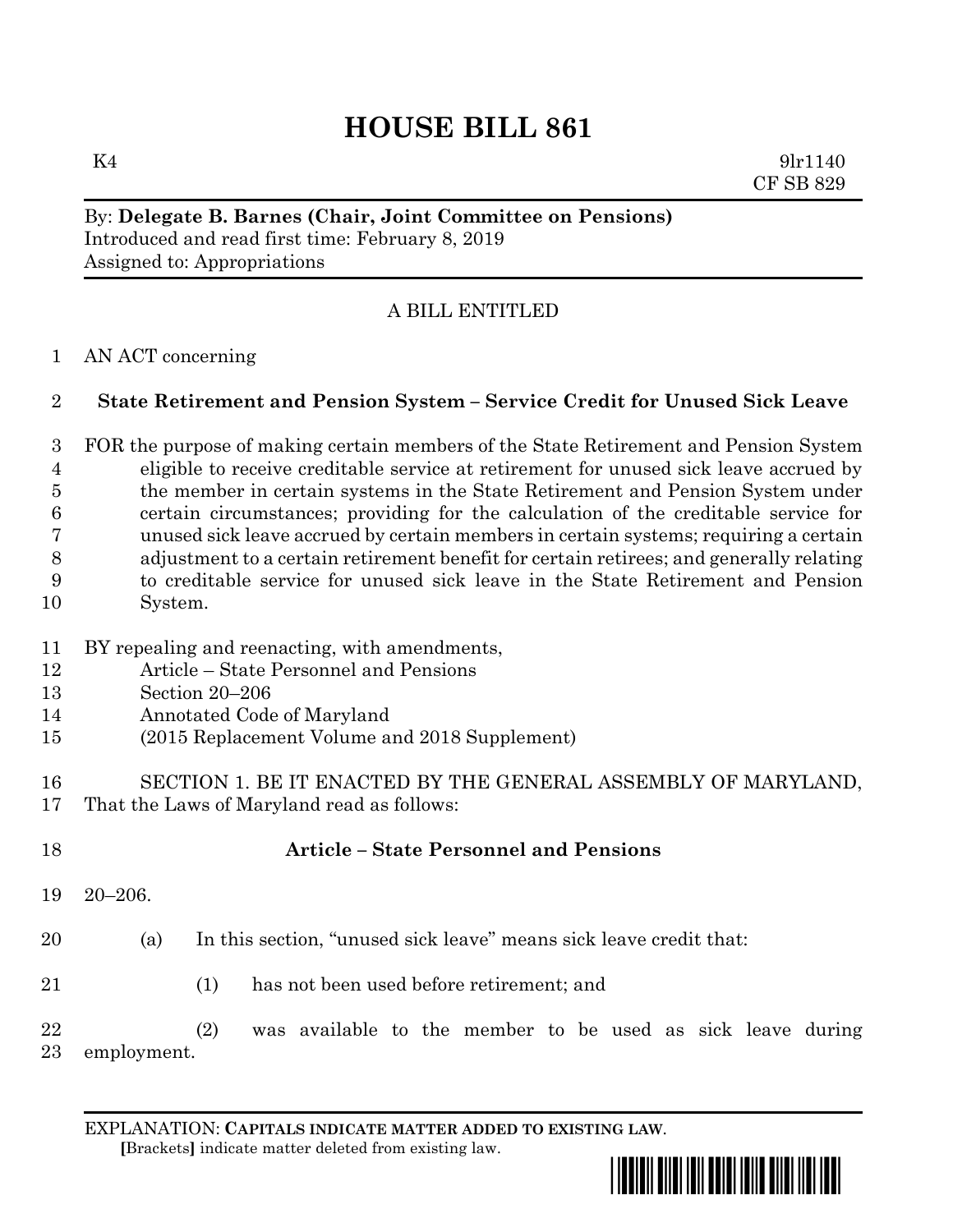| $\overline{2}$                |                                                                                                                                                                                                                                                                                                                                                                                                                        |     | <b>HOUSE BILL 861</b> |                                                                                                                                                                                                                                                                                                                                    |  |  |  |
|-------------------------------|------------------------------------------------------------------------------------------------------------------------------------------------------------------------------------------------------------------------------------------------------------------------------------------------------------------------------------------------------------------------------------------------------------------------|-----|-----------------------|------------------------------------------------------------------------------------------------------------------------------------------------------------------------------------------------------------------------------------------------------------------------------------------------------------------------------------|--|--|--|
| $\mathbf 1$                   | (b)                                                                                                                                                                                                                                                                                                                                                                                                                    |     |                       | This section does not apply to:                                                                                                                                                                                                                                                                                                    |  |  |  |
| $\overline{2}$                |                                                                                                                                                                                                                                                                                                                                                                                                                        | (1) |                       | the Judges' Retirement System; or                                                                                                                                                                                                                                                                                                  |  |  |  |
| $\boldsymbol{3}$              |                                                                                                                                                                                                                                                                                                                                                                                                                        | (2) |                       | the Legislative Pension Plan.                                                                                                                                                                                                                                                                                                      |  |  |  |
| 4<br>5<br>6<br>7<br>8         | Except as provided in [subsection] SUBSECTIONS (f) AND (G) of this section,<br>(c)<br>a member is entitled to receive creditable service for unused sick leave if the member retires<br>on or before 30 days after the member is separated from employment with a participating<br>employer or a participating governmental unit that has withdrawn from one of the several<br>systems under Title 31 of this article. |     |                       |                                                                                                                                                                                                                                                                                                                                    |  |  |  |
| 9<br>10                       | (d)                                                                                                                                                                                                                                                                                                                                                                                                                    | (1) |                       | At retirement, a member is entitled to receive creditable service for<br>unused sick leave, on verification of the unused sick leave to the Board of Trustees.                                                                                                                                                                     |  |  |  |
| 11<br>12                      |                                                                                                                                                                                                                                                                                                                                                                                                                        | (2) | (i)                   | This subsection does not apply to the Local Fire and Police<br>System or the Law Enforcement Officers' Pension System.                                                                                                                                                                                                             |  |  |  |
| 13<br>14<br>15<br>16<br>17    | separation.                                                                                                                                                                                                                                                                                                                                                                                                            |     | (ii)                  | A member who separates from employment for reasons other<br>than retirement on or before June 30, 1990, is entitled to receive creditable service for<br>unused sick leave that is reported by the member's employer at the member's separation<br>from employment if the member was entitled to a vested allowance at the time of |  |  |  |
| 18<br>19                      | (e)                                                                                                                                                                                                                                                                                                                                                                                                                    | (1) |                       | Subject to paragraphs $(2)$ and $(3)$ of this subsection, for 22 days of<br>unused sick leave a member is entitled to receive 1 month of creditable service.                                                                                                                                                                       |  |  |  |
| 20<br>21                      |                                                                                                                                                                                                                                                                                                                                                                                                                        | (2) | (i)                   | If a member has at least 11 days but less than 22 days of unused<br>sick leave, the member is entitled to receive 1 month of creditable service.                                                                                                                                                                                   |  |  |  |
| 22<br>$^{23}$<br>24<br>$25\,$ | creditable service.                                                                                                                                                                                                                                                                                                                                                                                                    |     | (ii)                  | If a member has at least 22 days of unused sick leave, and if<br>fractional days totaling 11 or more result from the application of the formula described in<br>paragraph (1) of this subsection, a member is entitled to receive 1 additional month of                                                                            |  |  |  |
| 26                            |                                                                                                                                                                                                                                                                                                                                                                                                                        | (3) |                       | For the purposes of this section:                                                                                                                                                                                                                                                                                                  |  |  |  |
| 27<br>28                      | per year;                                                                                                                                                                                                                                                                                                                                                                                                              |     | (i)                   | a member may not accumulate more than 15 days of sick leave                                                                                                                                                                                                                                                                        |  |  |  |
| 29<br>30<br>$31\,$            | a former employer; and                                                                                                                                                                                                                                                                                                                                                                                                 |     | (ii)                  | unless sick leave credit is accepted and credited by the current<br>participating employer, a member may not receive credit for unused sick leave granted by                                                                                                                                                                       |  |  |  |
| 32<br>33<br>34                | of:                                                                                                                                                                                                                                                                                                                                                                                                                    |     | (iii)                 | in determining the amount of unused sick leave a member is<br>eligible to use as creditable service at retirement, the Board of Trustees shall use the lesser                                                                                                                                                                      |  |  |  |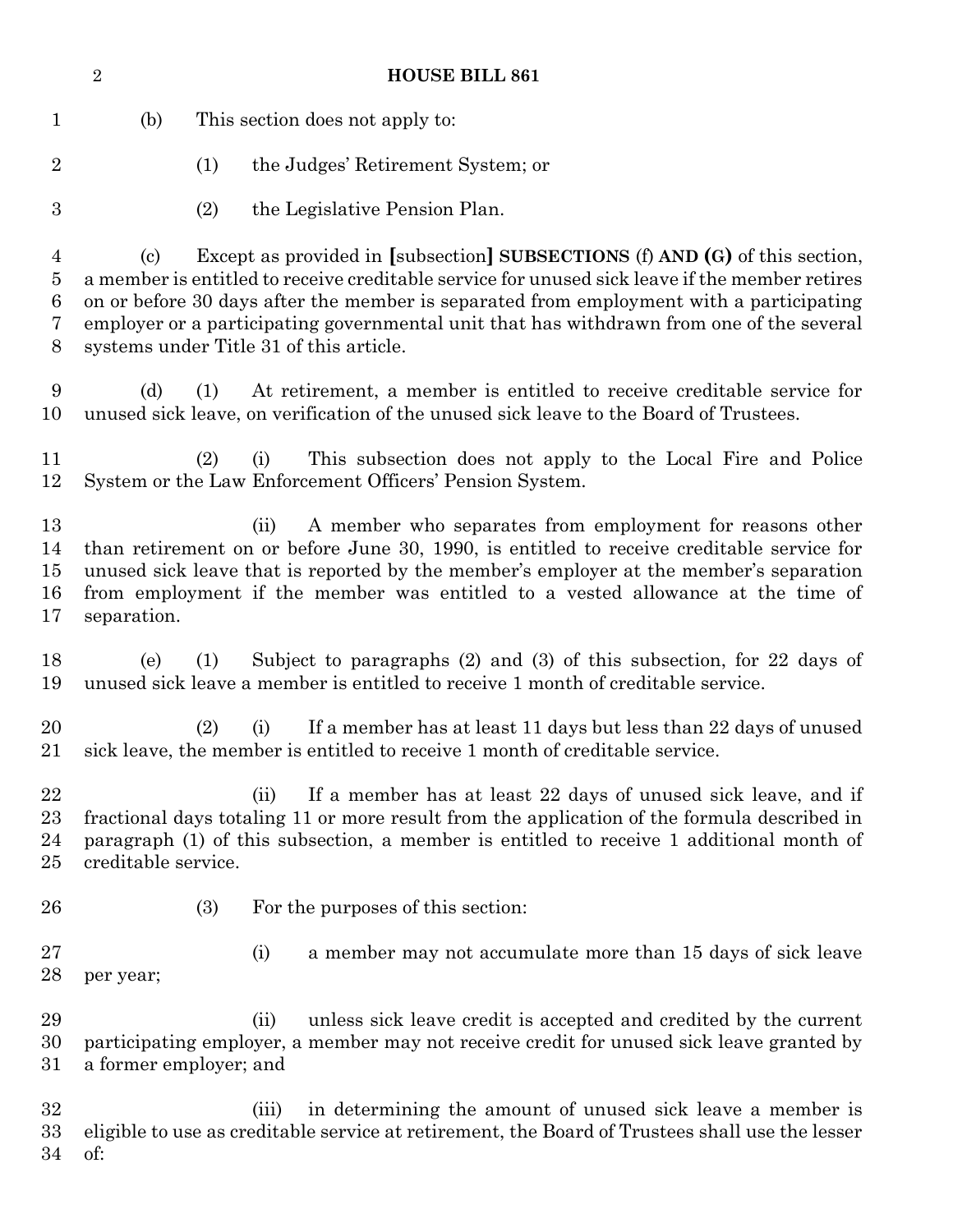#### **HOUSE BILL 861** 3

1. the member's number of years of creditable service, not including credit for unused sick leave, multiplied by 15; or 2. the member's cumulative number of unused sick leave days reported by the participating employer. (f) (1) This subsection applies to a member of the Employees' Pension System who: (i) was a member of the Correctional Officers' Retirement System and was transferred from the Correctional Officers' Retirement System to the Employees' Pension System as a result of a change in position with the same employer that rendered the individual ineligible for membership in the Correctional Officers' Retirement System; and (ii) did not transfer service credit from the Correctional Officers' Retirement System to the Employees' Pension System. (2) Subject to paragraph (3) of this subsection, a member is entitled to receive creditable service for the total amount of unused sick leave accrued by the member at the time of retirement. (3) The creditable service for unused sick leave shall be calculated for each of the two State systems by multiplying the total amount of unused sick leave, calculated in accordance with subsection (e) of this section, by a fraction: 20 (i) the numerator of which is the creditable service earned in the State system, not including the creditable service for unused sick leave; and 22 (ii) the denominator of which is the total creditable service earned in both State systems, not including the creditable service for unused sick leave. **(G) (1) THIS SUBSECTION APPLIES TO A MEMBER OF THE CORRECTIONAL OFFICERS' RETIREMENT SYSTEM WHO: (I) WAS A MEMBER OF THE EMPLOYEES' PENSION SYSTEM OR EMPLOYEES' RETIREMENT SYSTEM AND WAS TRANSFERRED FROM THE EMPLOYEES' PENSION SYSTEM OR EMPLOYEES' RETIREMENT SYSTEM TO THE CORRECTIONAL OFFICERS' RETIREMENT SYSTEM AS A RESULT OF A CHANGE IN MEMBERSHIP WITHIN THE SEVERAL SYSTEMS THAT RENDERED THE INDIVIDUAL INELIGIBLE FOR MEMBERSHIP IN THE EMPLOYEES' PENSION SYSTEM OR THE EMPLOYEES' RETIREMENT SYSTEM;**

 **(II) DID NOT TRANSFER SERVICE CREDIT FROM THE EMPLOYEES' PENSION SYSTEM OR THE EMPLOYEES' RETIREMENT SYSTEM TO THE**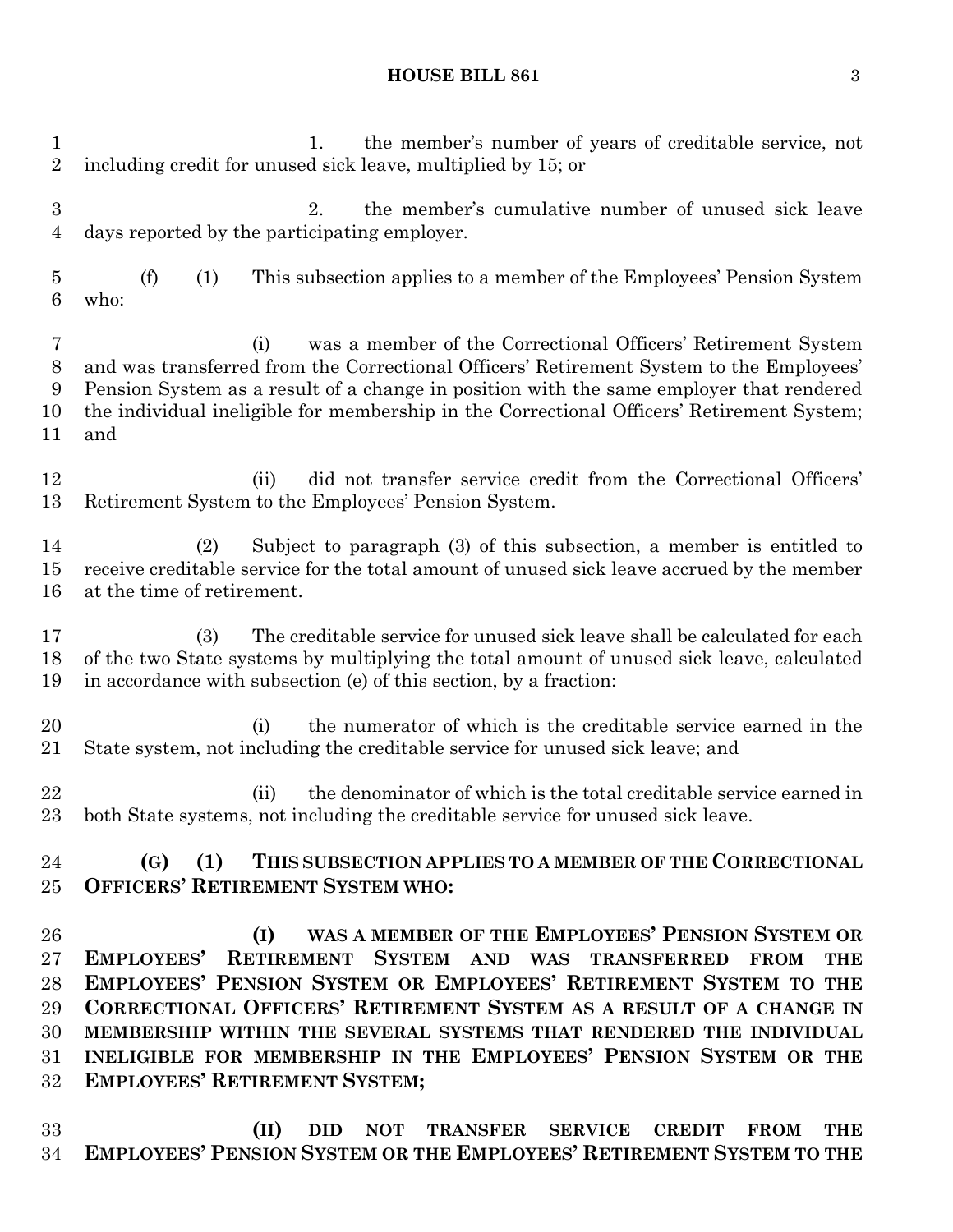|  | <b>HOUSE BILL 861</b> |
|--|-----------------------|

**CORRECTIONAL OFFICERS' RETIREMENT SYSTEM; AND**

 **(III) 1. RETIRES UNDER § 25–401 OF THIS ARTICLE, AND RECEIVES A VESTED BENEFIT FROM THE EMPLOYEES' PENSION SYSTEM OR THE EMPLOYEES' RETIREMENT SYSTEM;**

 **2. RETIRES UNDER §§ 22–401, 22–402, 23–401, OR 23–402 OF THIS ARTICLE, AND RECEIVES A VESTED BENEFIT FROM THE CORRECTIONAL OFFICERS' RETIREMENT SYSTEM FOR SERVICE EARNED ON OR AFTER JULY 1, 2016; OR**

 **3. RETIRES WITH A VESTED BENEFIT FROM THE EMPLOYEES' PENSION SYSTEM OR EMPLOYEES' RETIREMENT SYSTEM, AND EARNED SERVICE IN THE CORRECTIONAL OFFICERS' RETIREMENT SYSTEM ON OR AFTER JULY 1, 2016, FOR WHICH THE INDIVIDUAL IS NOT ELIGIBLE FOR A BENEFIT.**

 **(2) SUBJECT TO PARAGRAPHS (3) AND (4) OF THIS SUBSECTION, A MEMBER IS ENTITLED TO RECEIVE CREDITABLE SERVICE FOR THE TOTAL AMOUNT OF UNUSED SICK LEAVE ACCRUED BY THE MEMBER AT THE TIME OF RETIREMENT.**

 **(3) (I) THIS PARAGRAPH APPLIES TO AN INDIVIDUAL DESCRIBED UNDER ITEM (1)(III)1 OR 2 OF THIS SUBSECTION.**

 **(II) THE CREDITABLE SERVICE FOR UNUSED SICK LEAVE SHALL BE CALCULATED FOR EACH OF THE TWO STATE SYSTEMS BY MULTIPLYING THE TOTAL AMOUNT OF UNUSED SICK LEAVE, CALCULATED IN ACCORDANCE WITH SUBSECTION (E) OF THIS SECTION, BY A FRACTION:**

- **1. THE NUMERATOR OF WHICH IS THE CREDITABLE SERVICE EARNED IN THE STATE SYSTEM, NOT INCLUDING THE CREDITABLE SERVICE FOR UNUSED SICK LEAVE; AND**
- **2. THE DENOMINATOR OF WHICH IS THE TOTAL CREDITABLE SERVICE EARNED IN BOTH STATE SYSTEMS, NOT INCLUDING THE CREDITABLE SERVICE FOR UNUSED SICK LEAVE.**
- **(4) (I) THIS PARAGRAPH APPLIES TO AN INDIVIDUAL DESCRIBED UNDER ITEM (1)(III)3 OF THIS SUBSECTION.**

 **(II) AN INDIVIDUAL'S RETIREMENT BENEFIT FROM THE EMPLOYEES' PENSION SYSTEM OR EMPLOYEES' RETIREMENT SYSTEM SHALL BE ADJUSTED TO INCLUDE ANY CREDIT FOR UNUSED SICK LEAVE THAT THE INDIVIDUAL ACCRUED IN THE EMPLOYEES' PENSION SYSTEM OR EMPLOYEES'**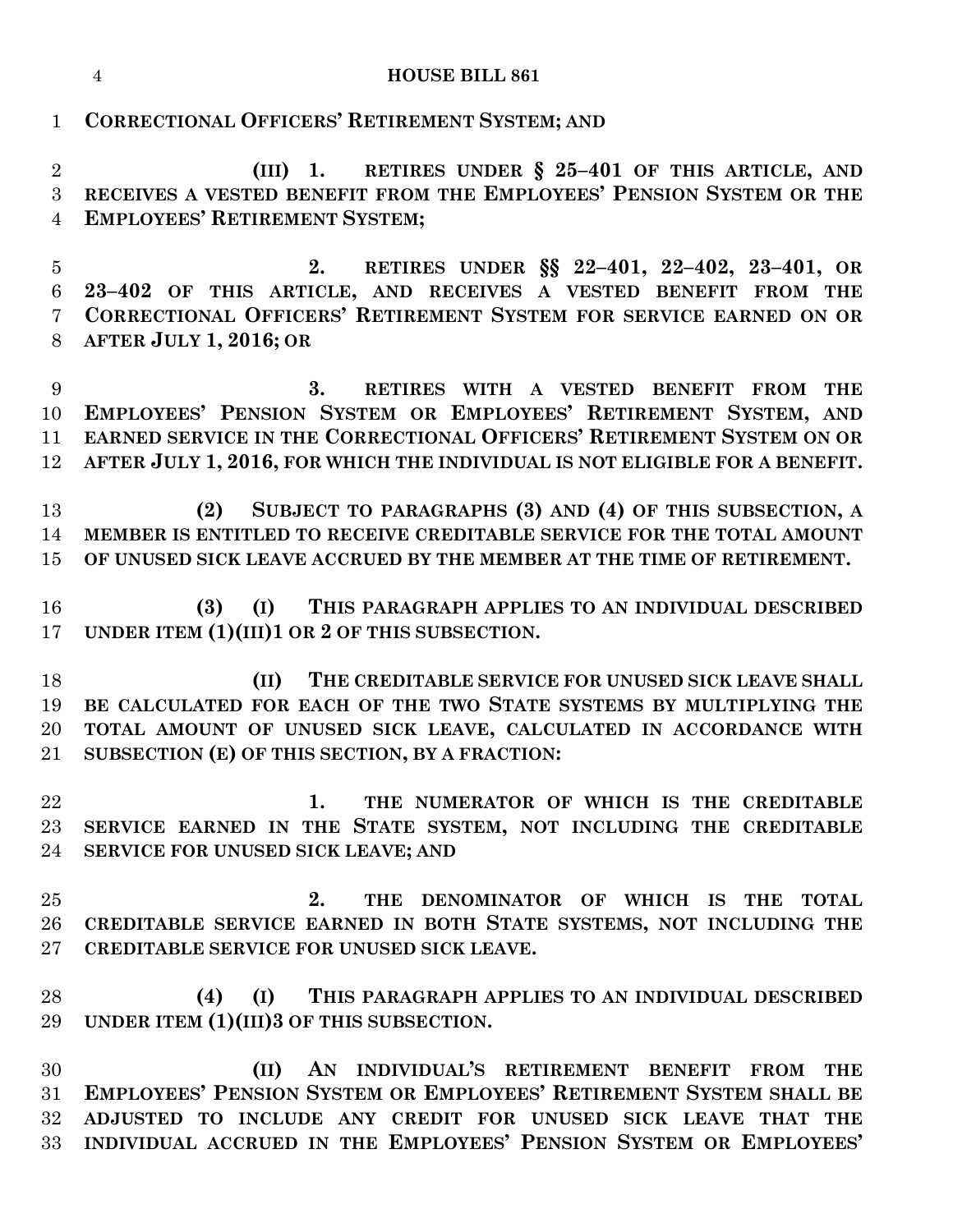# **HOUSE BILL 861** 5

| $\mathbf{1}$<br>$\overline{2}$   | RETIREMENT SYSTEM PRIOR TO BECOMING A MEMBER OF THE CORRECTIONAL<br><b>OFFICERS' RETIREMENT SYSTEM:</b>                                                                                                                                                                                                            |  |  |  |  |  |  |  |
|----------------------------------|--------------------------------------------------------------------------------------------------------------------------------------------------------------------------------------------------------------------------------------------------------------------------------------------------------------------|--|--|--|--|--|--|--|
| 3<br>$\overline{4}$              | ON OR AFTER JULY 1, 2016, IN A POSITION INCLUDED<br>1.<br>UNDER $\S 25-201(A)(7)$ OF THIS ARTICLE;                                                                                                                                                                                                                 |  |  |  |  |  |  |  |
| $\overline{5}$<br>6              | ON OR AFTER JULY 1, 2017, IN A POSITION INCLUDED<br>2.<br>UNDER $\S 25-201(A)(8)$ OR (9) OF THIS ARTICLE; OR                                                                                                                                                                                                       |  |  |  |  |  |  |  |
| 7<br>8                           | ON OR AFTER JULY 1, 2018, IN A POSITION INCLUDED<br>3.<br>UNDER $\S 25-201(A)(10)$ OR (11) OF THIS ARTICLE.                                                                                                                                                                                                        |  |  |  |  |  |  |  |
| 9                                | $[(g)]$ (H)<br>Credit for unused sick leave may not be used under this section:                                                                                                                                                                                                                                    |  |  |  |  |  |  |  |
| 10<br>11                         | to determine years of eligibility service required for a benefit under this<br>(1)<br>Division II; or                                                                                                                                                                                                              |  |  |  |  |  |  |  |
| 12                               | (2)<br>to compute average final compensation.                                                                                                                                                                                                                                                                      |  |  |  |  |  |  |  |
| 13<br>14<br>15<br>16             | A State employee who came into the State system while retaining sick<br>$[(h)]$ $(I)$<br>leave and annual leave benefits under a county system and who came under the provisions<br>of Chapter 423 of the Acts of 1971 shall be entitled to the same full credit toward retirement<br>as provided by this section. |  |  |  |  |  |  |  |
| 17                               | SECTION 2. AND BE IT FURTHER ENACTED, That:                                                                                                                                                                                                                                                                        |  |  |  |  |  |  |  |
| 18                               | (a)<br>This section applies to an individual who:                                                                                                                                                                                                                                                                  |  |  |  |  |  |  |  |
| 19                               | retired from a position:<br>(1)                                                                                                                                                                                                                                                                                    |  |  |  |  |  |  |  |
| 20<br>21<br>22<br>23             | affected by Chapter 218 or 219 of the Acts of the General<br>(i)<br>Assembly of 2016 and did not transfer service credit from the Employees' Pension System<br>or Employees' Retirement System to the Correctional Officers' Retirement System prior to<br>retirement;                                             |  |  |  |  |  |  |  |
| 24<br>$25\,$<br>$26\,$<br>$27\,$ | affected by Chapter 688, 689, or 690 of the Acts of the General<br>(ii)<br>Assembly of 2017 and did not transfer service credit from the Employees' Pension System<br>or Employees' Retirement System to the Correctional Officers' Retirement System prior to<br>retirement; or                                   |  |  |  |  |  |  |  |
| 28<br>29<br>30<br>$31\,$         | affected by Chapter 579 or 580 of the Acts of the General<br>(iii)<br>Assembly of 2018 and did not transfer service credit from the Employees' Pension System<br>or Employees' Retirement System to the Correctional Officers' Retirement System prior to<br>retirement; and                                       |  |  |  |  |  |  |  |

- 
- (2) retired from the Employees' Pension System before July 1, 2019, and